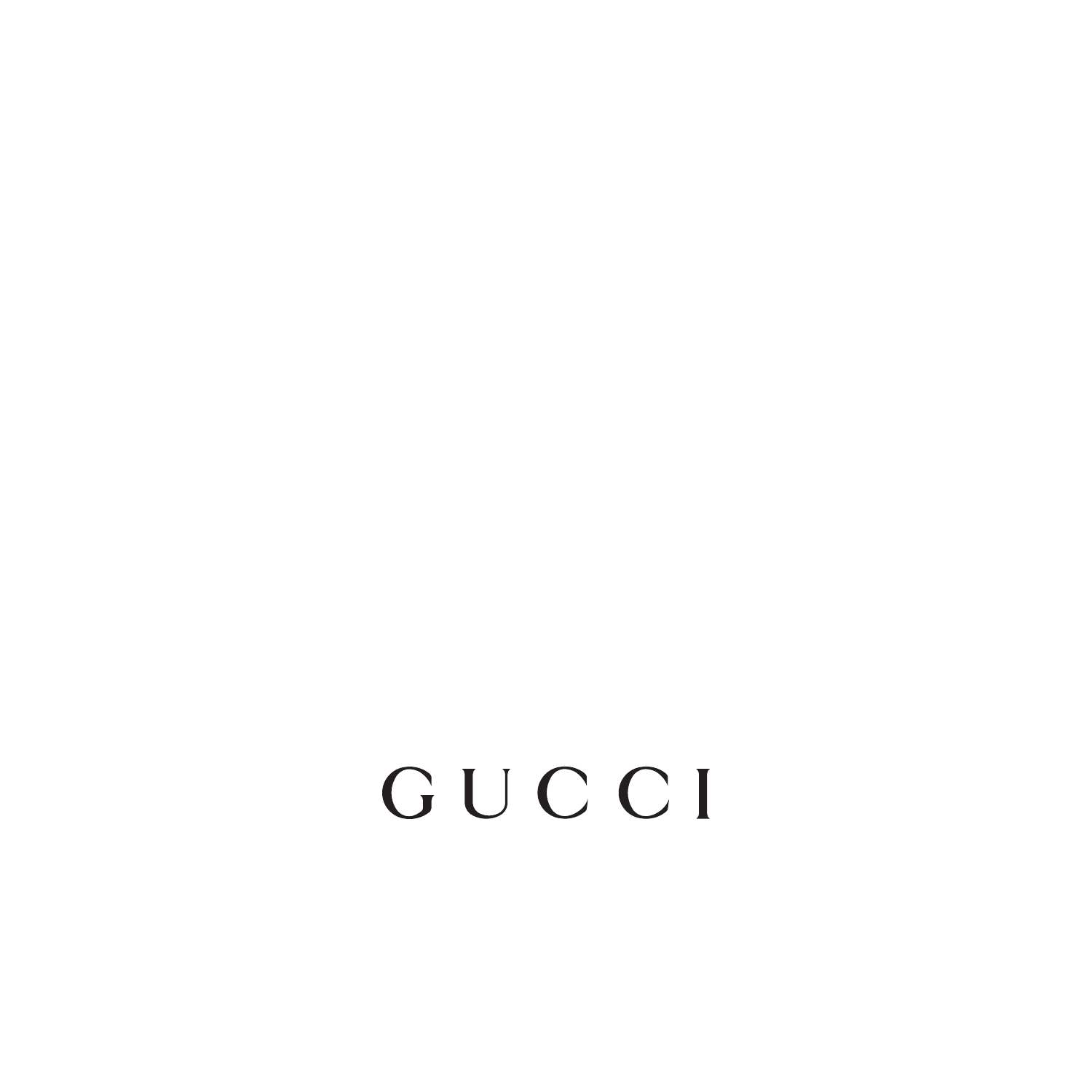# WARRANTY AND MAINTENANCE GUIDE

Gucci offers an international warranty of minimum 2 years for its timepieces, valid from the date of purchase. The warranty is valid once duly completed and activated on the official Gucci warranty web application upon purchase. The warranty covers any fault arising from defective parts or a manufacturing defect. It does not under any circumstances cover battery changes, damage or faults caused by an accident, inappropriate use or negligence, or damage caused by normal wear of the watch or one of its components.

The status of the warranty can be checked at any time on the following website: watchwarranty.aucci.com

#### Care and maintenance

For any maintenance or repair operation, your Gucci watch must only be entrusted to one of our stores, an approved agent or be sent to the nearest service center.

You are advised to clean your watch regularly with a soft cloth.

Avoid leaving it in places exposed to great temperature or humidity variations, sunshine or intense magnetic fields.

We recommend having your watch's water resistance tested by a Gucci service center once a year or after an impact.

## Diamond quality

The diamonds used on our products are from legitimate sources, as per "the Convention of the International Labour Organization".



## Protecting the environment

Spent watch batteries and components must not be disposed of in the rubbish bin, but be recycled properly, in accordance with current national laws.

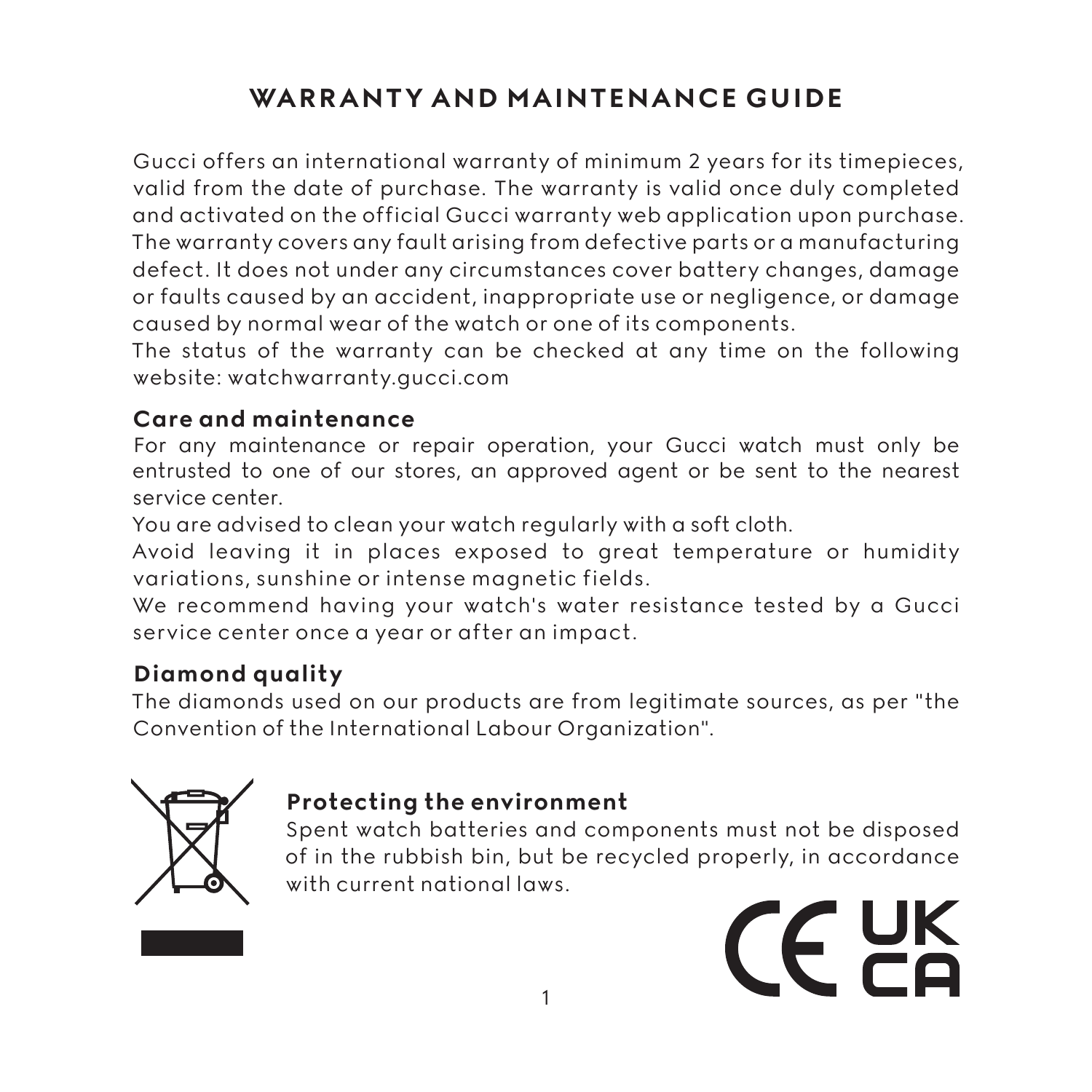# DISPLAY AND FUNCTIONS

## General

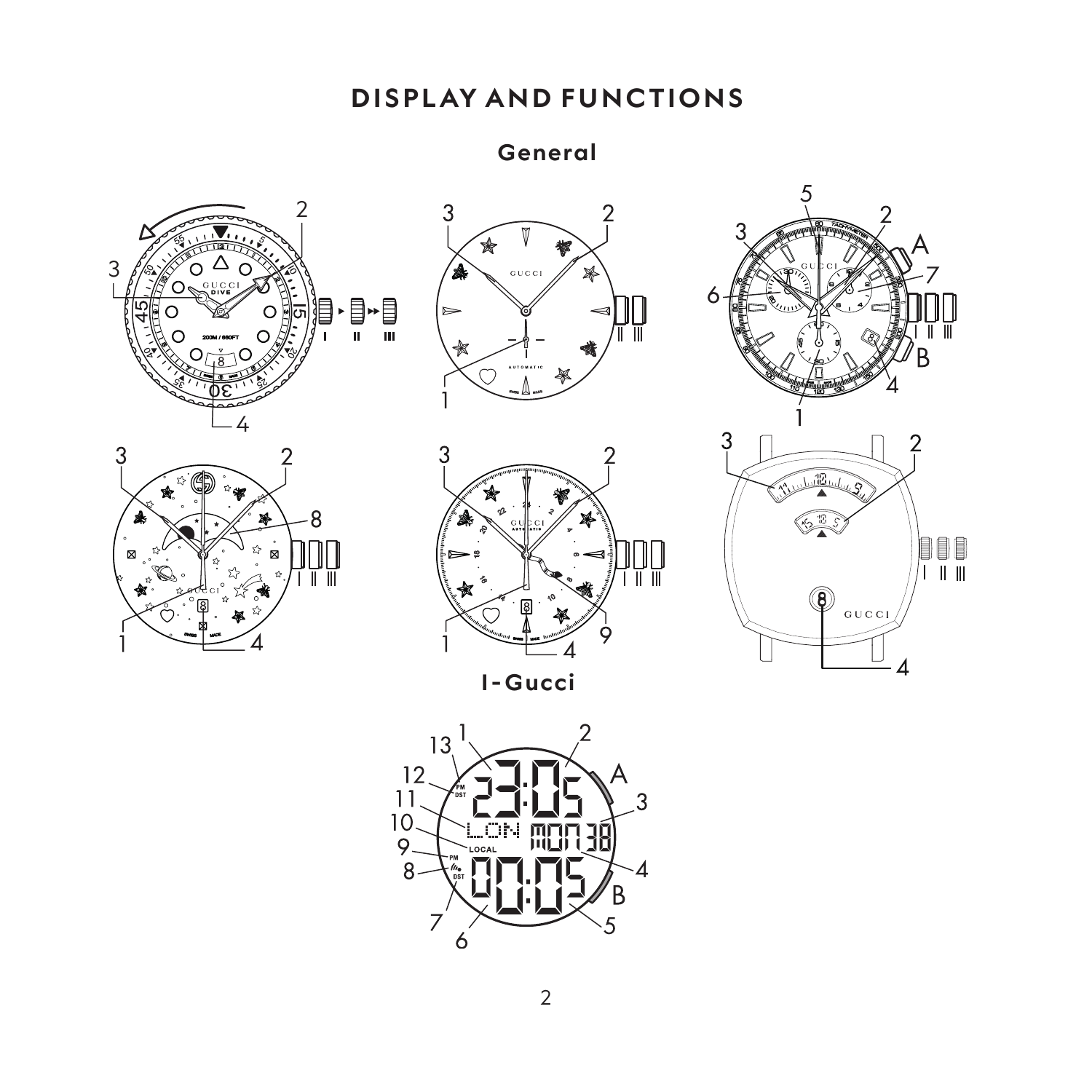# INSTRUCTIONS: GENERAL

#### Display and functions

- 1 Seconds hand \*
- 2 Minute hand
- 3 Hour hand
- 4 Date \*
- 5 Central seconds hand
- 6 30 minute counter
- 7 1/10 second counter
- 8 Moon phase
- 9 Second time zone hand

\* depending on model

#### Crown and push-buttons

- I Manual movement winding \*
- II Date correction (and time zone for GMT)
- III Time setting
- A Push-button \*
- B Push-button \*

#### Setting the time (and time zone for GMT)

Pull out the crown to position III, and turn it clockwise or anti-clockwise to the desired time.

On certain models with seconds hands, if the crown is pulled out to position III, the seconds hand will stop. Once the time is synchronized, push the crown back into position I (and retighten it if you have a model with a screwed crown). To set the time zone for GMT, pull out the crown to position II and turn it clockwise to the desired time.

#### Quick date correction

Pull out the crown to position II and turn it clockwise until the desired date is displayed (for GMT model, turn it anti-clockwise). Push the crown back into position I.

Make sure that the date changes at midnight, and not at midday.

NB: do not correct the date or day between 8 p.m. and 2 a.m. because this may damage the movement.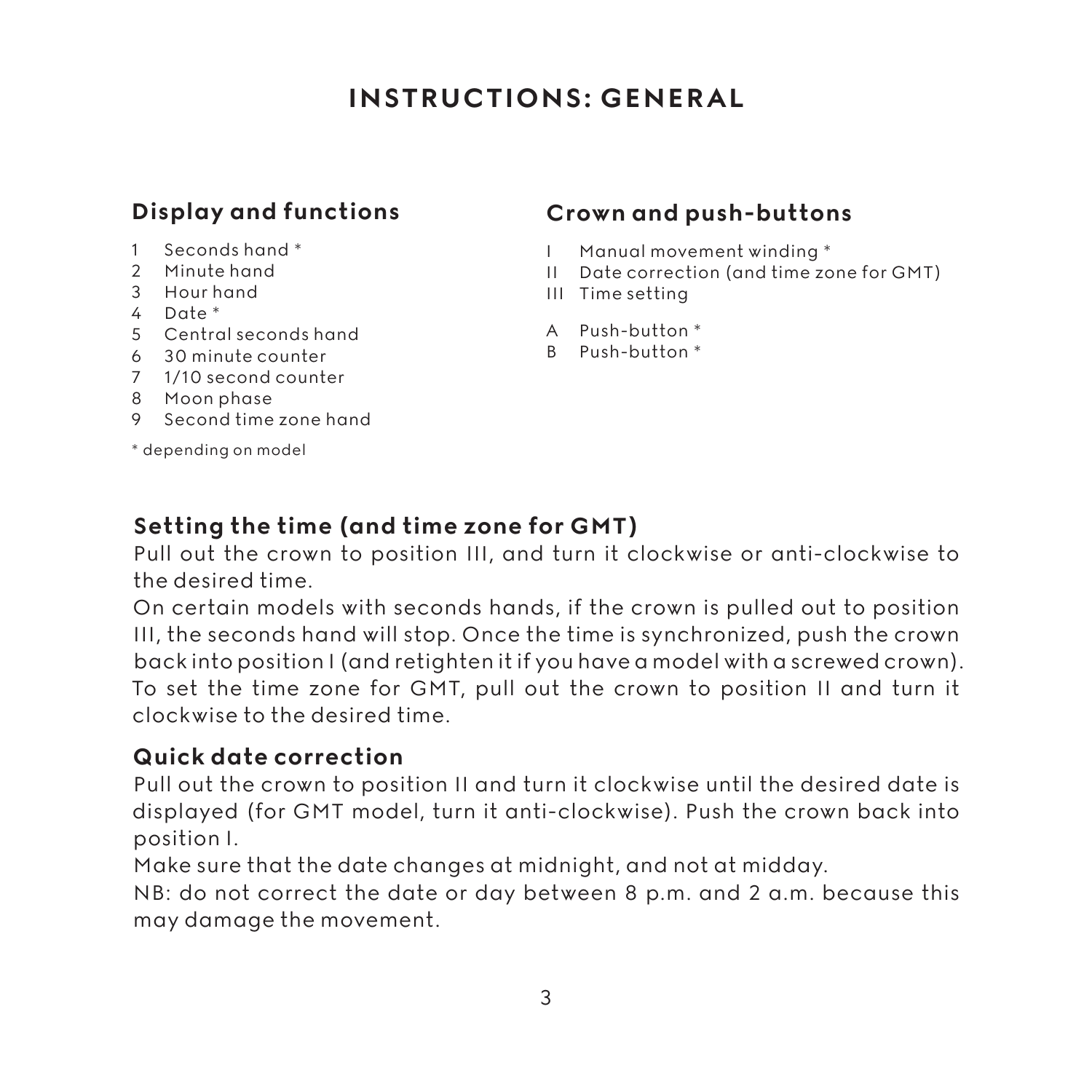## Automatic watch

Automatic watches draw their energy from an oscillating weight activated by the natural movements of your wrist. This winds the watch. Depending on the model, the power reserve is around 40 hours. If the watch has stopped (e.g. if it has not been worn for a long time or in case of limited activity), it must be wound manually with the crown in position I.

Note: the accuracy of the time is influenced by how the watch is worn.

#### Moon phase function

The moon phases are displayed by a rotating disk which can be seen through an aperture on the dial. It indicates whether the moon in the sky above is waxing, full, waning, or new.

## GMT function

The GMT (Greenwich Mean Time) function enables two time zones to be displayed simultaneously: the first time zone is shown by the two main hands of the watch. The second time zone is shown by a specific hand. The bezel can be turned to set the city of the second time zone at noon.

#### Chronograph function

The chronograph function is used for measuring a short time period from 1/10 second up to 30 minutes. Timing is always carried out with the crown in position I. Push-button A: start - stop, read elapsed time Push-button B: reset chronograph hands